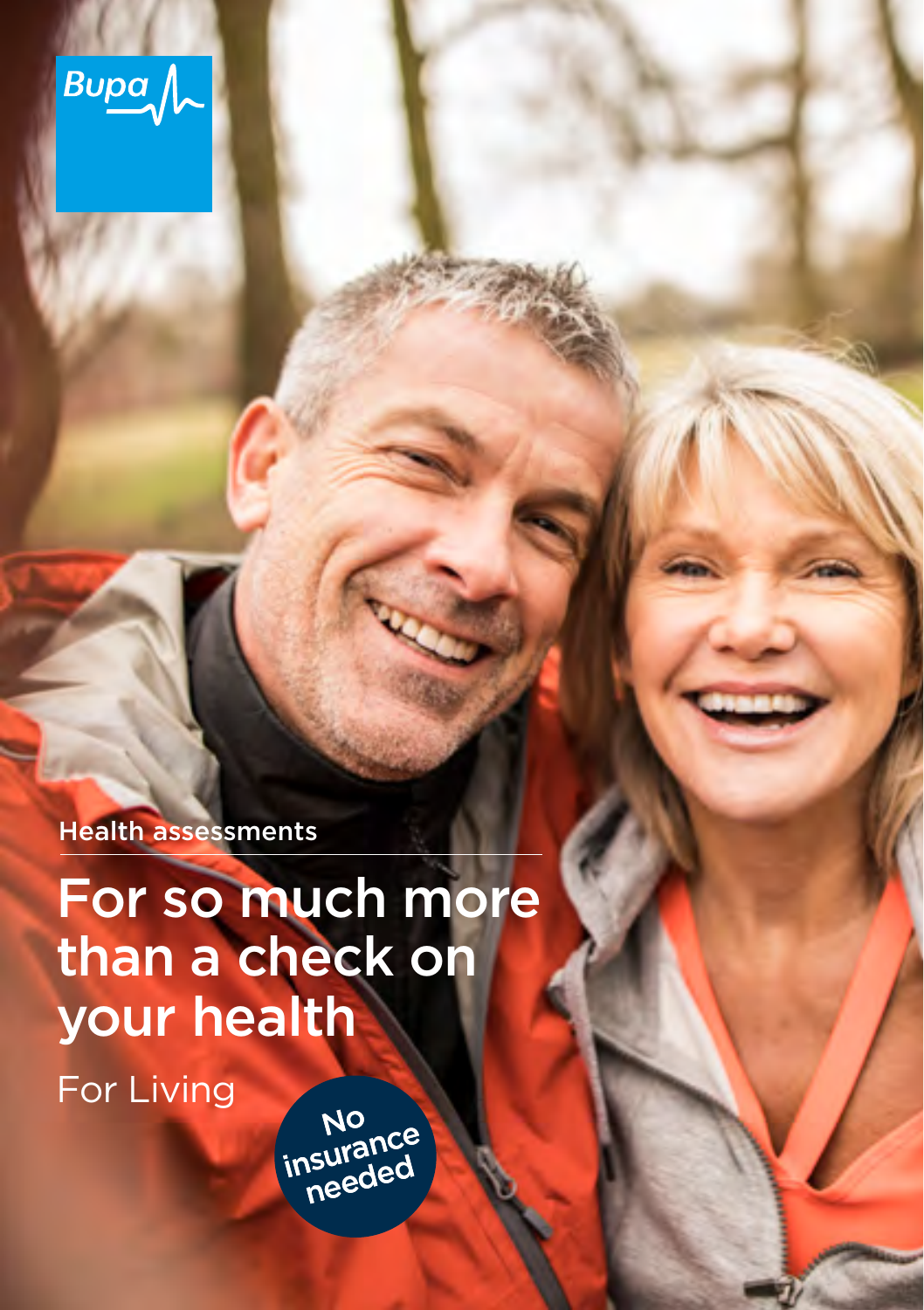# Devote some time to the most important thing you have. Your health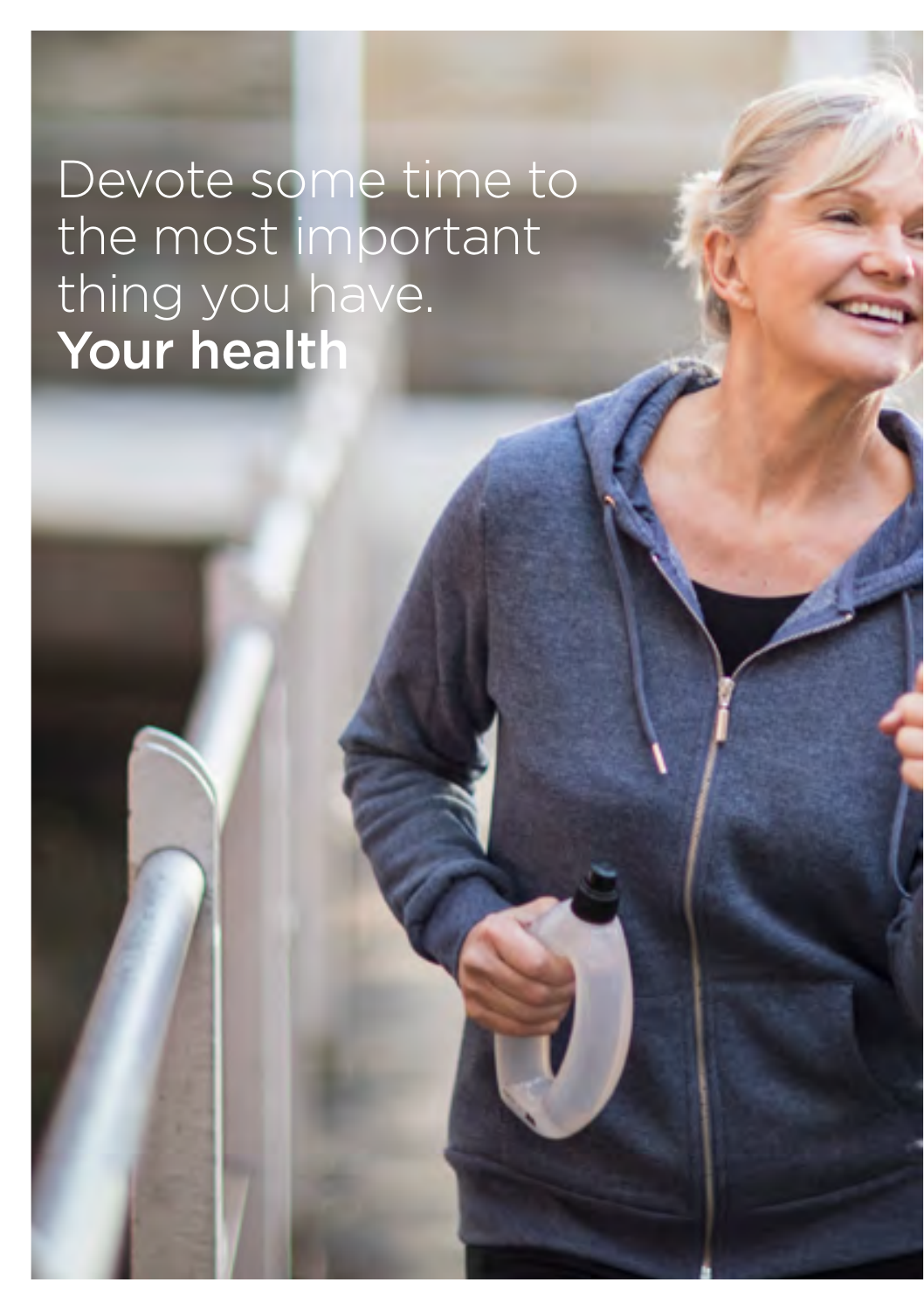

## Get started

Page 4 Get to know your health

Page 6 Why choose us?

Page 8 How health assessments work I

I

I

I

I

I

I

Page 10 Five main health assessments

Page 12 Specialised assessments

Page 14 Follow-up support

Page 16 Booking your assessment

Page 18 How else can we help?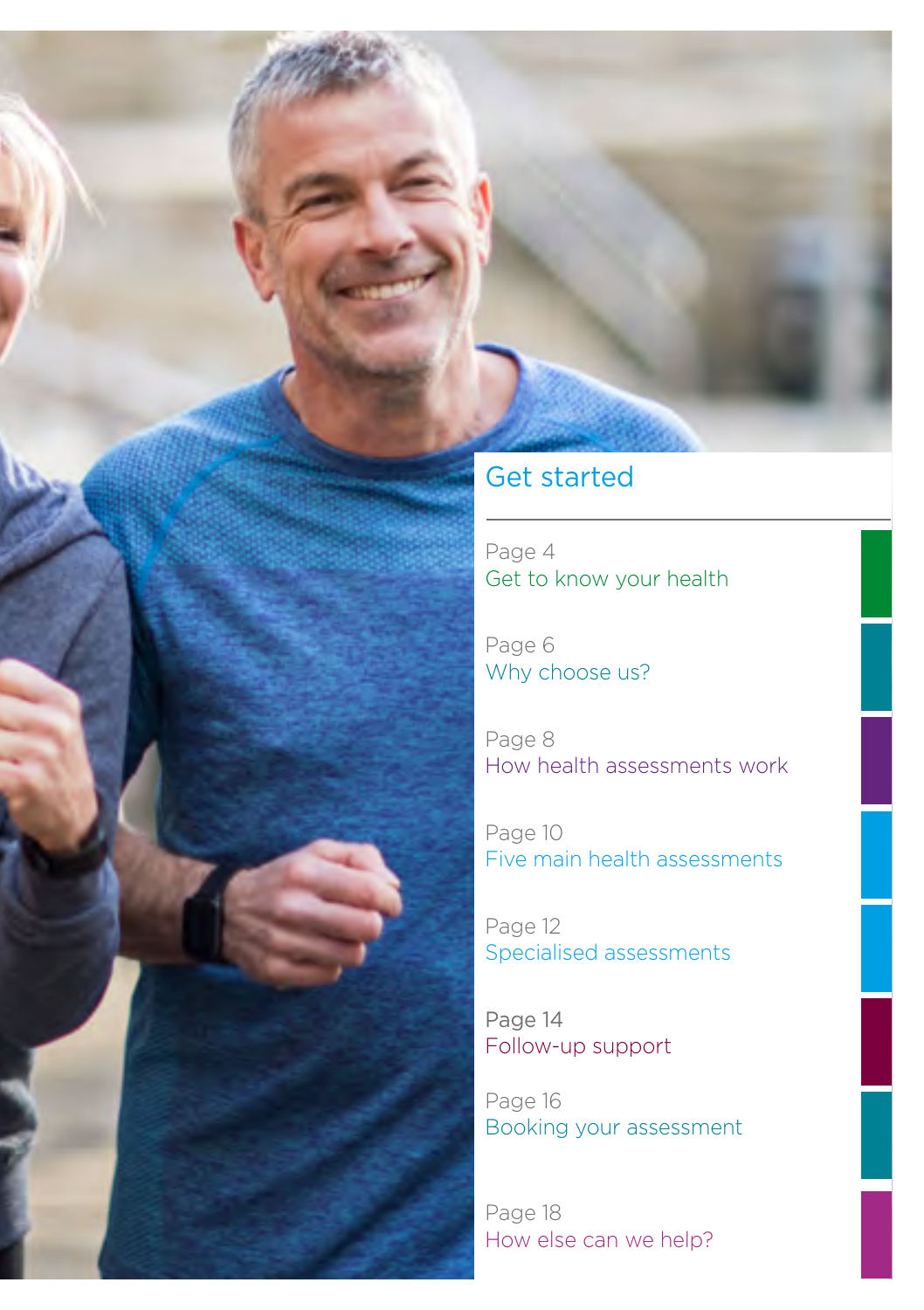# Get to know your health

In today's busy world, health assessments are a chance to stop and take stock of your health and wellbeing. They give you a picture of where your health is at currently, with guidance and support on how to move it in the right direction for the future.

# Knowledge and support

We offer a range of health assessments for different needs and priorities. With our main health assessments you'll benefit from:

- clinical tests and measures appropriate to you individually
- $\blacksquare$  dedicated time with a health professional
- advice on your health and lifestyle and how you might make positive changes for the future
- $\blacksquare$  ongoing support to help you stay on track with your health goals

To find out more or book today **0 0333 305 9678**<br>We may record or monitor our calls.

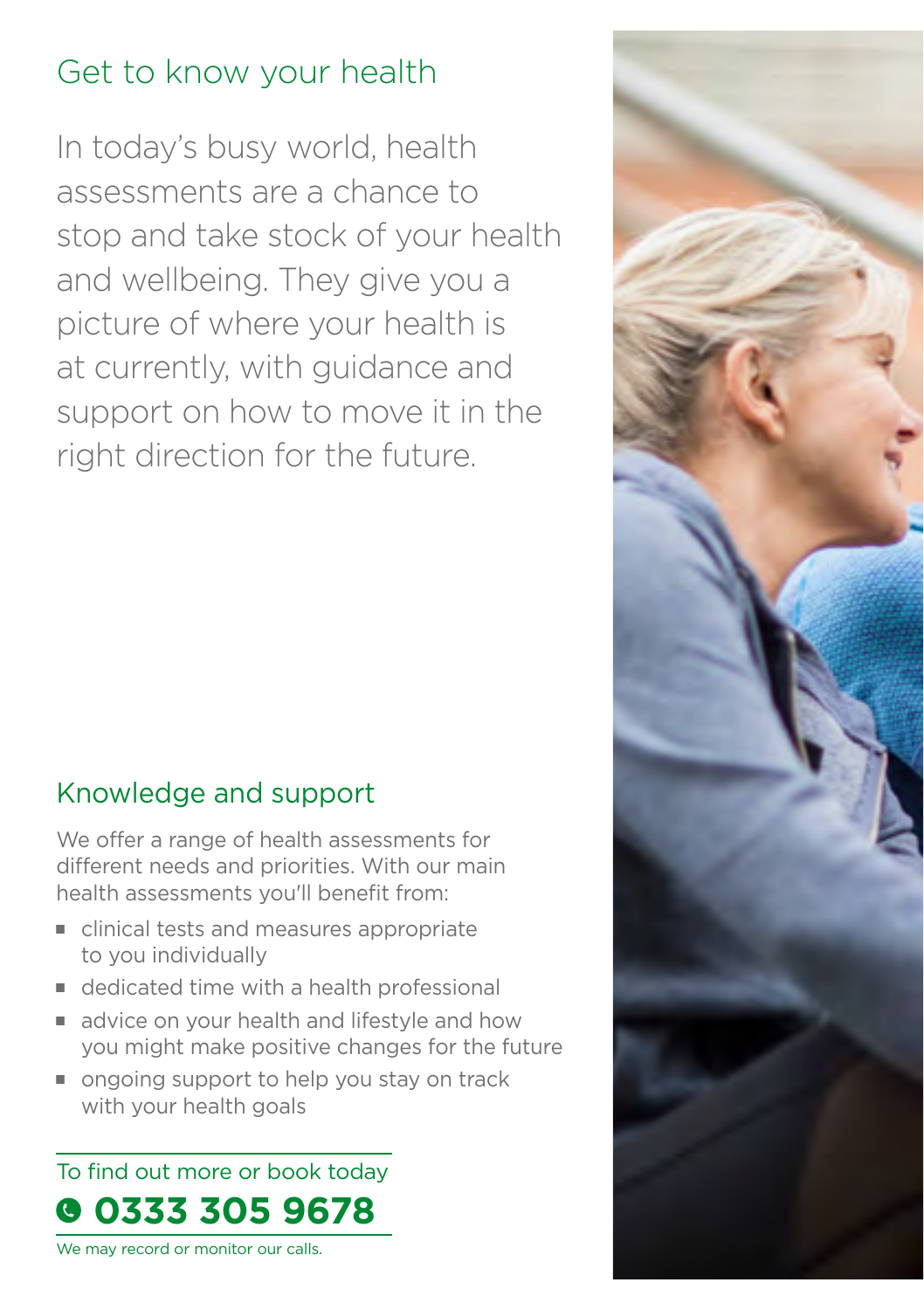

### Why have a health assessment?

#### **For checking you're in good**

**health** – maybe there's a health concern that runs in the family or something that's been niggling you for a while. A health assessment can check how well everything's working.

**For making positive lifestyle changes** – maybe you've thought about making changes like eating better, feeling less stressed or boosting your fitness. A health assessment can be a kickstart in the right direction.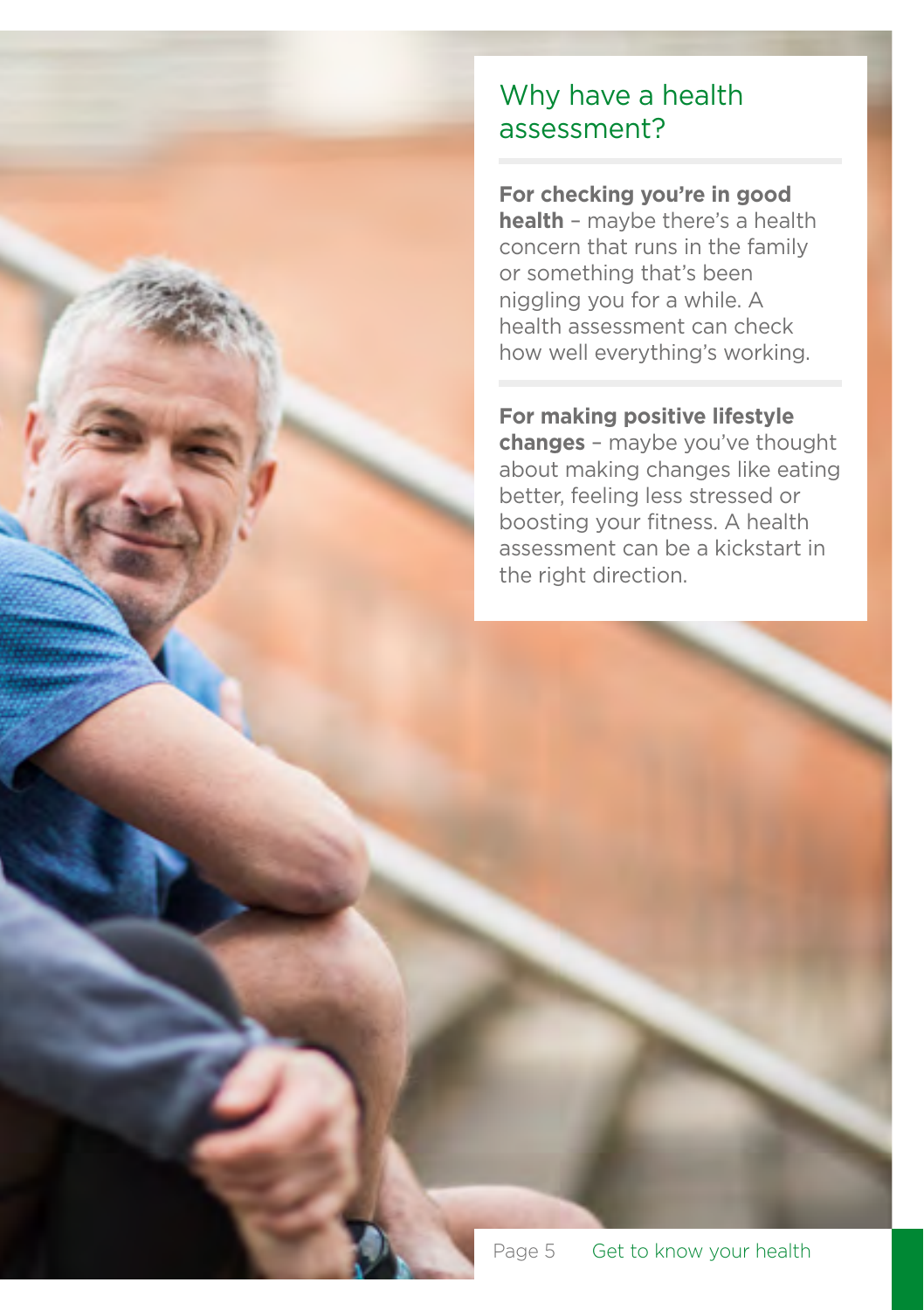# Why choose us?

Helping people improve their health is at the heart of everything we do. That's why we make sure all our health assessments are in line with the latest clinical practice.

### Relevant testing

Our health assessments include a core set of tests which are relevant to everyone. We can also complete specific tests that are relevant to you and your needs. For example, if during the test on your heart, we find an irregular rhythm, we can include an ECG there and then.

# So much more than tests

You'll get our expert support before, during and after your assessment as well as access to lots of useful information and tools.

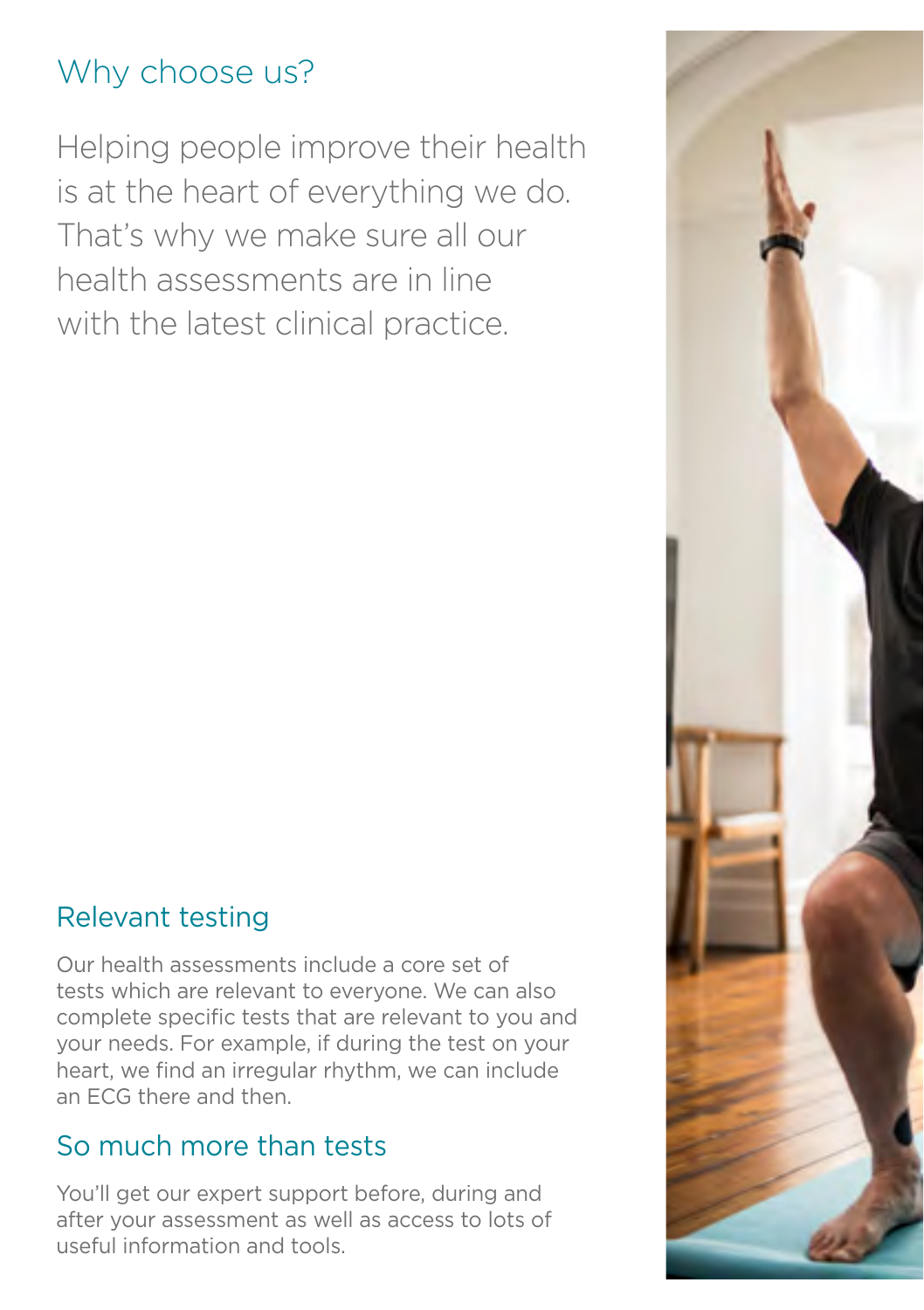

# What results could you achieve?

Many of our customers who've had a health assessment feel inspired to improve their health and wellbeing. And for some, a health assessment can be truly life changing.

# 8 out of 10

#### customers changed their lifestyle habits\*

(based on a sample of 1,316 customers)

# 6 out of 10

#### customers felt better able to deal with stress\*

(based on a sample of 205 customers who chose stress as their lifestyle focus)

# Over half of customers improved their sleep\*

(based on a sample of 152 customers who chose sleep as their lifestyle focus)

# Just over 2/3 of customers lost weight

(based on a sample of 1,733 customers who chose weight loss as their lifestyle focus)

\*Source: Internal data – 2017 health assessment outcomes. Customers questioned about their wellbeing while on their second lifestyle coaching call.

Page 7 Why choose us?



i<br>Indonésia<br>Indonésia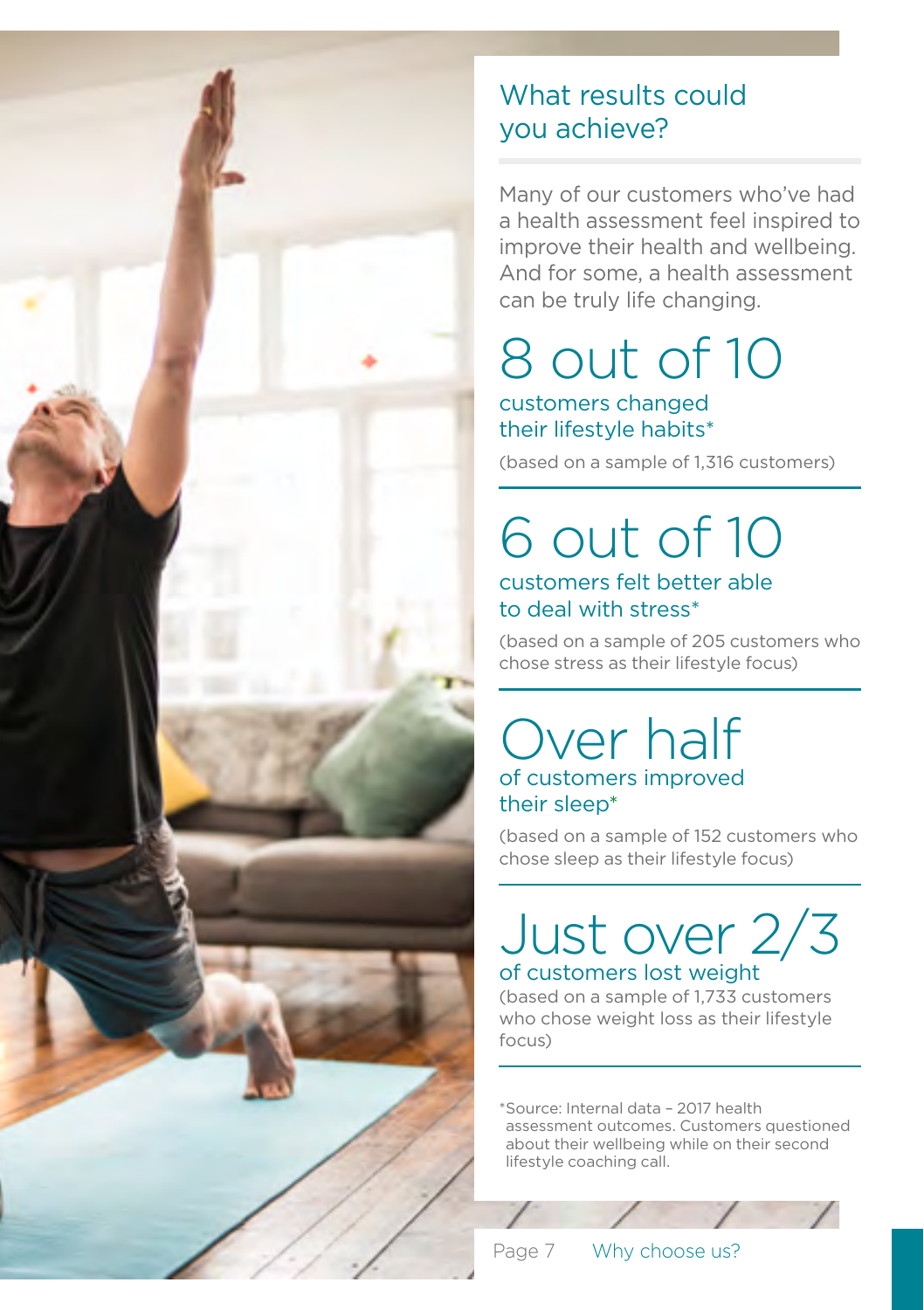# How health assessments work

Your health assessment is more than an appointment; it can be the start of a journey towards better health. That's why we'll be here for you before your health assessment, on the day and beyond.



#### For being there from the moment you book

When did you last break a sweat? Are you eating your five a day? How did you sleep last night? These are the kind of things we'll ask before your appointment to get you thinking about your current state of health. Make a note in your questionnaire and begin setting goals in our health and wellbeing app, Bupa Boost.



#### For a moment of clarity

Before you can get started with the changes you want to make, first you need to understand the current state of your health. You'll have a range of tests\* – all based on clinical best practice guidelines – to help you work out which areas you should be focusing on.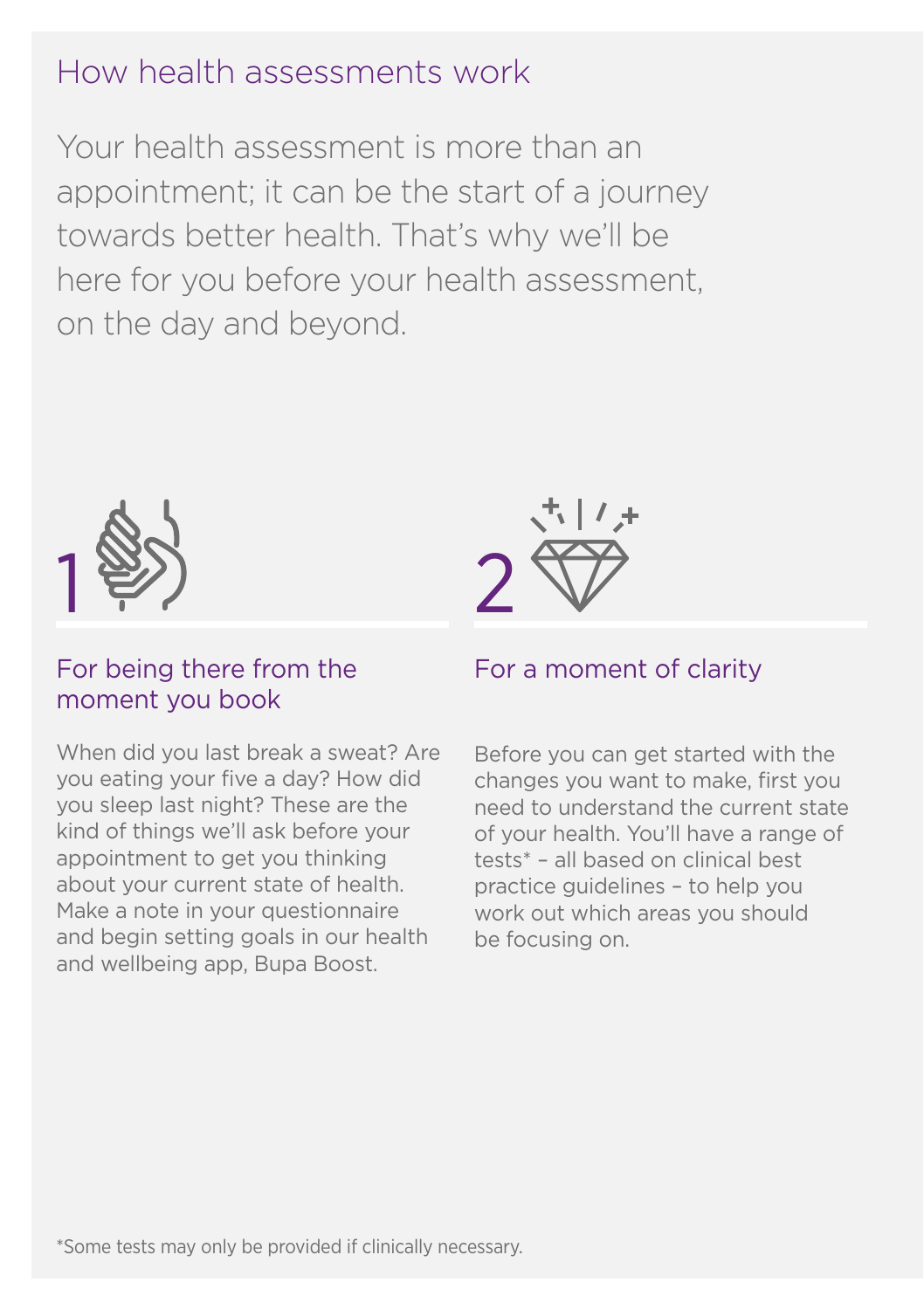### Who are our health advisers?

Our health advisers are trained to support you in leading a healthier lifestyle. They are nurses or specialists in areas of health such as exercise physiology and nutrition.



### For making this your moment

There's nothing like a health assessment for helping you feel motivated and raring to go. Not only will you be armed with the facts about your health, but you'll talk through and agree the next steps with your health adviser and/or doctor.

Everything will be recorded in your personal online portal, so you can refer back to your results and recommendations whenever you like.



#### For our support every step of the way

Your health assessment isn't just a one-off appointment; you'll be taking away our support for the future. All of this is available to you after your assessment:

- a free app to set and track goals
- two lifestyle coaching calls
- $\blacksquare$  access to our 24/7 Anytime HealthLine, which you can call to ask a nurse a health concern.

See more about the Anytime HealthLine and health coaching on page 16

i<br>Indonésia<br>Indonésia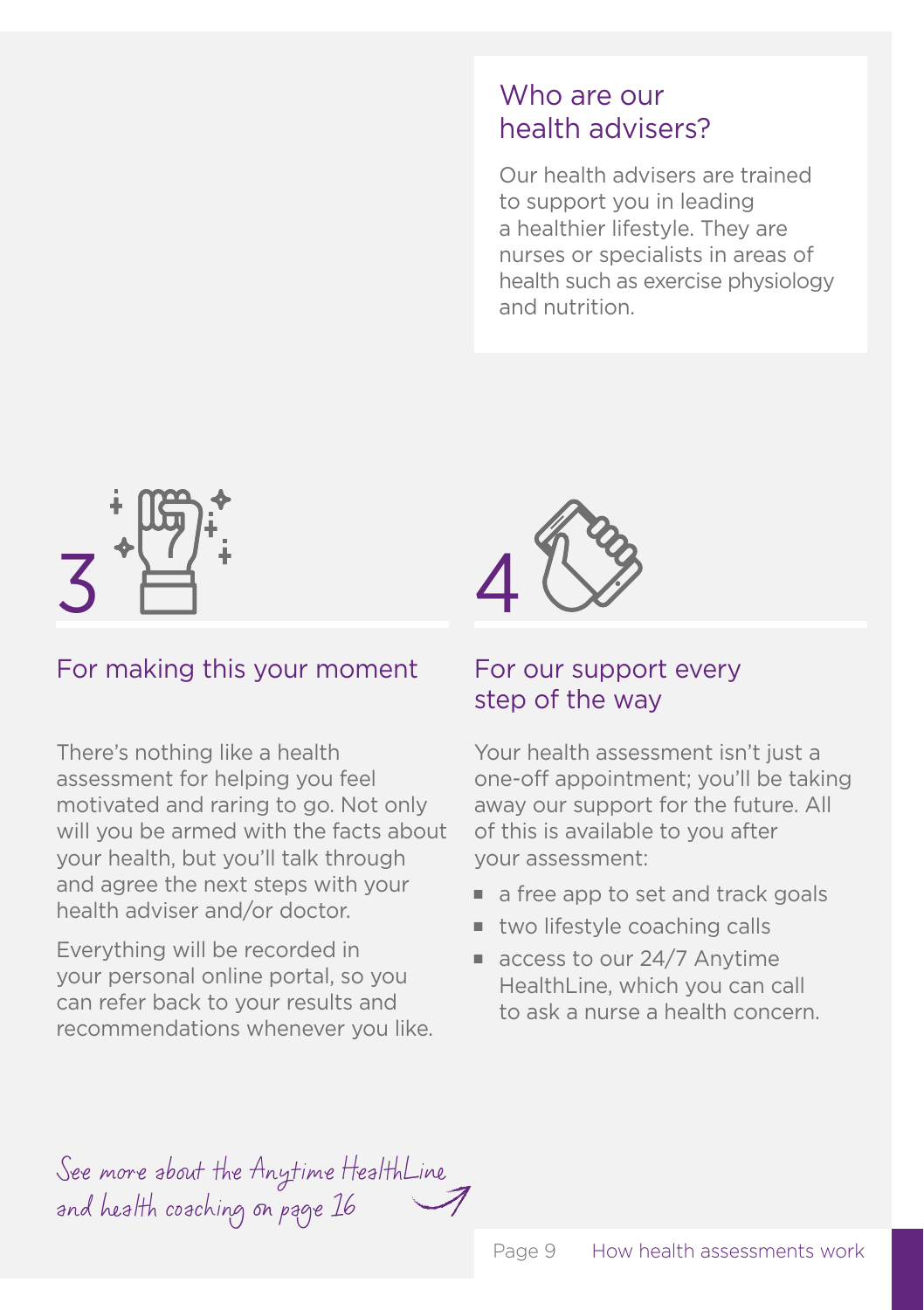# Our five main health assessments

Starting with a key set of tests and measures included in Health Core, our other options build on this to help you address the issues that matter to you most.

# Features that can be included^ in your health assessment:



Dedicated time with a doctor



A focus on key areas such as heart health or muscles, bones and joints

Core sets of tests and measures with standard blood test results normally ready in 15 minutes **U** Ded<br>
<br>
A fc<br>
heal<br> **S** Core<br>
stan



Specific testing for male and female cancers



Advanced fitness testing



Focused physical examination

^These features aren't included in all of our health assessments. We offer a range of health assessments depending on which of these features may be of interest to you.



We may record or monitor our calls.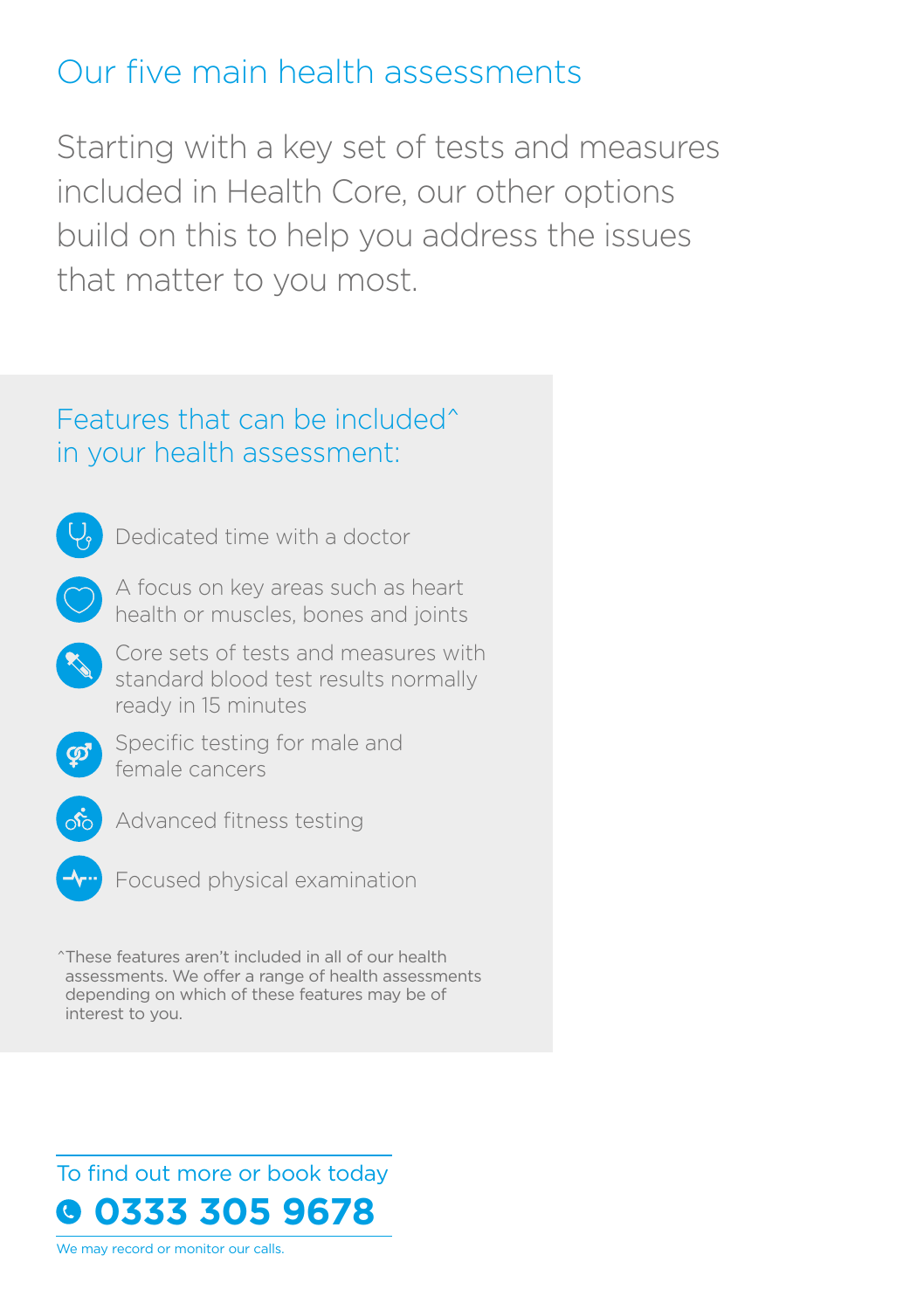

# Health Core

**Lasts:** 60 mins

**Primarily designed for:** Men and women aged 40 and under

For individuals who do not currently have any issues that require time with a doctor. Our Health Core assessment is an ideal way to get a rounded view of your current health and identify any future health risks and improvement areas.



Health Focus **Lasts:** 1 hr 30 mins **Primarily designed for:** Men and women aged 50 and under

If there's a history of certain illnesses and conditions in your family and you'd like to know how you may be affected, our Health Focus assessment covers the same areas as Health Core plus 30 minutes with a doctor and a targeted physical examination.



Health Enhance **Lasts:** 2 hrs **Primarily designed for:** Men and women over the age of 40

For keeping one step ahead of potential health issues in the future, Health Enhance builds upon our Health Focus assessment with the addition of 1 hour with a doctor and testing for some male or female specific cancers where clinically appropriate.



Health Peak **Lasts:** 2 hrs 30 mins **Primarily designed for:** Men and women aged between 18-70

Training for a marathon or simply looking to get up and moving more? Health Peak is our most comprehensive assessment, covering the same areas as Health Enhance with the addition of an advanced fitness and body metabolism test.



Health Mature **Lasts:** 2 hrs **Primarily designed for:** Men and women aged 65 and over

Why let getting older impact on your lifestyle? Covering the same areas as our Health Enhance assessment, Mature Health can also look at issues older people may face, such as postural problems or maintaining your activity and fitness levels.

Note: our five main assessments are available to anyone aged 18 and over.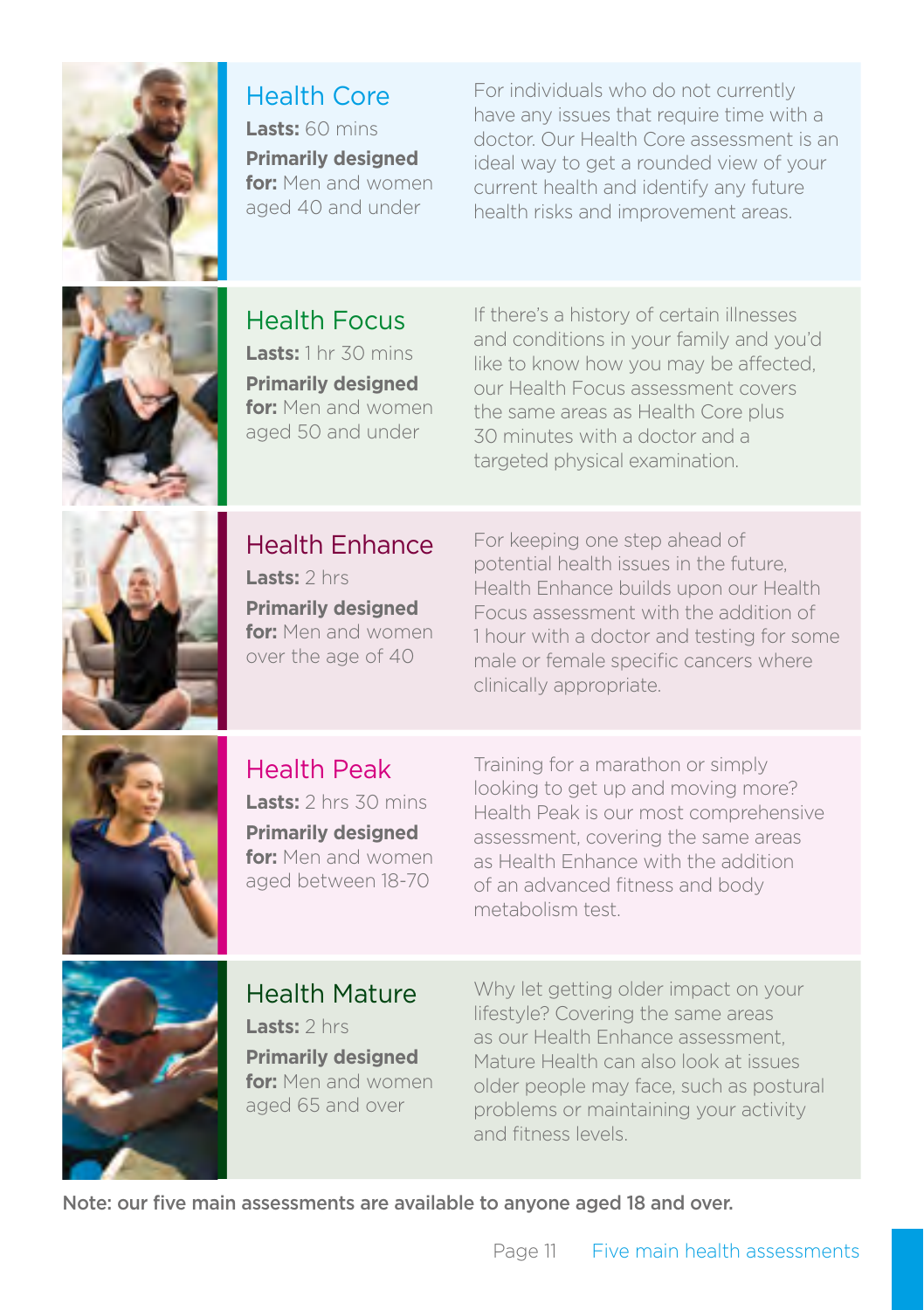# Specialised assessments

To help you address particular health concerns, we offer a range of more specialised assessments. In most cases, these can be taken on their own or added to any of our main health assessments.

# Female Health

An in-depth assessment focused on breast and gynaecological health.

| <b>How long:</b> | Designed for: |
|------------------|---------------|
| around           | women aged    |
| 60 mins          | 25 and over   |

#### What's included:

- hreast examination
- cervical smear for women 25 and over (in line with NHS guidelines) Human Papillomavirus (HPV) and High Vaginal Swab (HVS) tests depending on age and medical history
- $\blacksquare$  blood tests to check for raised cholesterol and anaemia
- $\blacksquare$  urine test to check for diabetes and kidney issues
- $\Box$  up to 30 minutes with a doctor
- access to Anytime HealthLine

### Breast Health

Clinical examination and doctor consultation followed by a specialist breast X-ray.

| <b>How long:</b> | <b>Designed for:</b> |
|------------------|----------------------|
| around           | women aged           |
| 30 mins          | 40 and over          |

#### What's included:

- 15-minute consultation with a doctor
- breast examination
- mammogram to spot any signs of change in breast tissue that could be potentially cancerous
- access to Anytime HealthLine

To find out more or book today **0 0333 305 9678**<br>We may record or monitor our calls.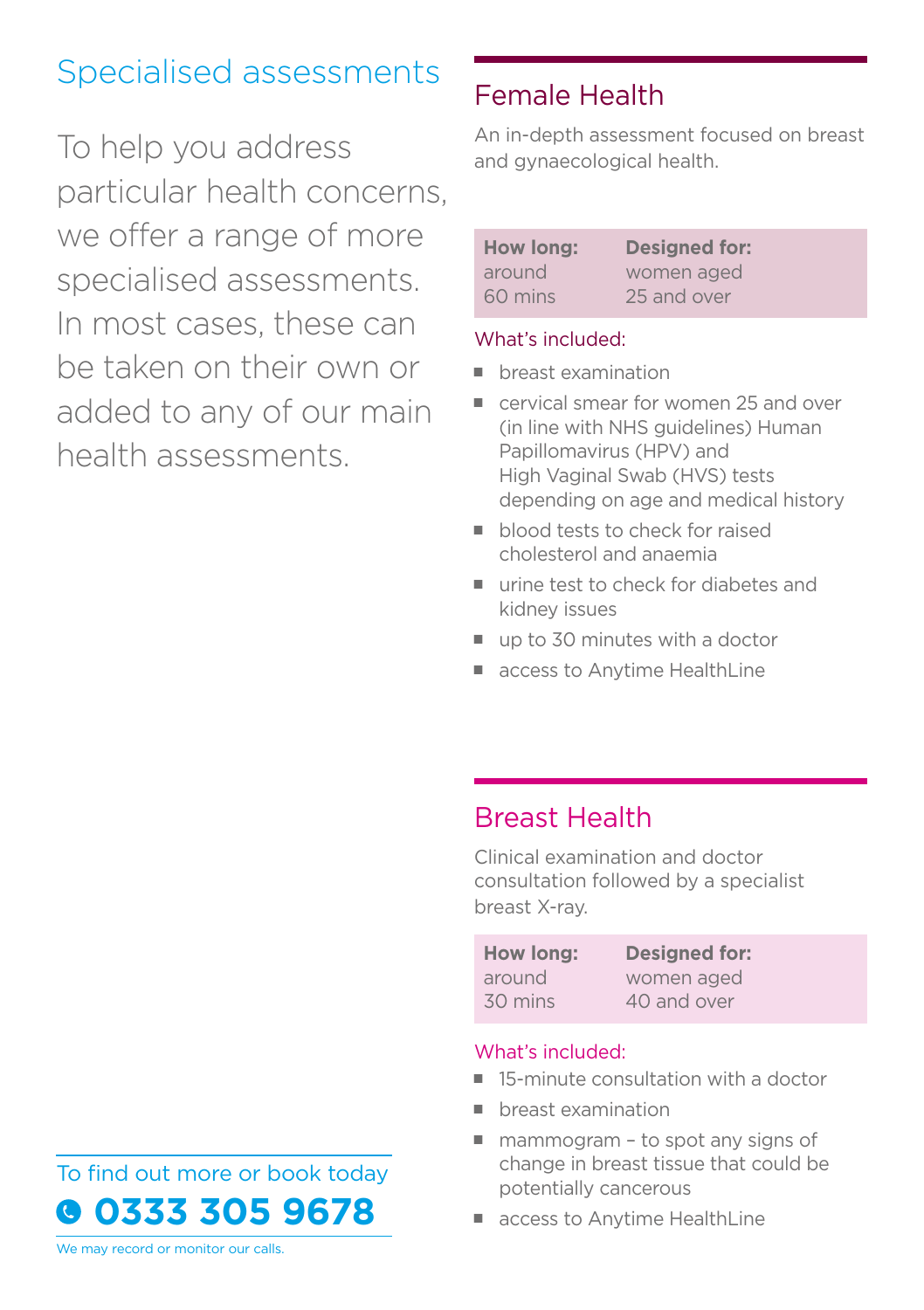### Coronary Health

A scan that gives a detailed picture of the condition of your heart and its arteries.

| <b>How long:</b> | <b>Designed for:</b> |
|------------------|----------------------|
| around           | men and women        |
| 60 mins          | aged 45 and over     |

#### What's included:

- a detailed X-ray (Computerised Tomography scan) of the heart and arteries
- $\blacksquare$  heart rhythm test to detect atrial fibrillation
- $\blacksquare$  measure of cholesterol and levels of fatty deposits around the heart and arteries
- $\Box$  up to 30 minutes with a doctor
- guidance on reducing the risk of a heart attack
- $\blacksquare$  two follow-up calls with a health coach
- Bupa Boost app
- access to Anytime HealthLine

# Advanced fitness test

If you're motivated by your fitness, this test gives you a thorough understanding of your body's response to exercise.

| How long:     | <b>Designed for:</b> |
|---------------|----------------------|
| around        | men and women        |
| $1hr$ 15 mins | aged 18 to 70        |

#### What's included:

- $\blacksquare$  fitness score VO<sub>2</sub> max (predicted) using respiratory gas analysis
- $\blacksquare$  anaerobic threshold
- quidance on how to improve health and physical performance
- two follow-up calls with a health coach
- Bupa Boost app
- $\blacksquare$  access to Anytime HealthLine

### Colon Health

This scan produces images of the whole bowel to check for signs of polyps and cancer.

| <b>How long:</b> | <b>Designed for:</b> |
|------------------|----------------------|
| around           | men and women        |
| 45 mins          | aged 45 and over     |

#### What's included:

- a detailed X-ray (Computerised Tomography scan) of the colon and rectum
- $\Box$  up to 30 minutes with a doctor
- $\Box$  quidance on reducing the risk of bowel cancer
-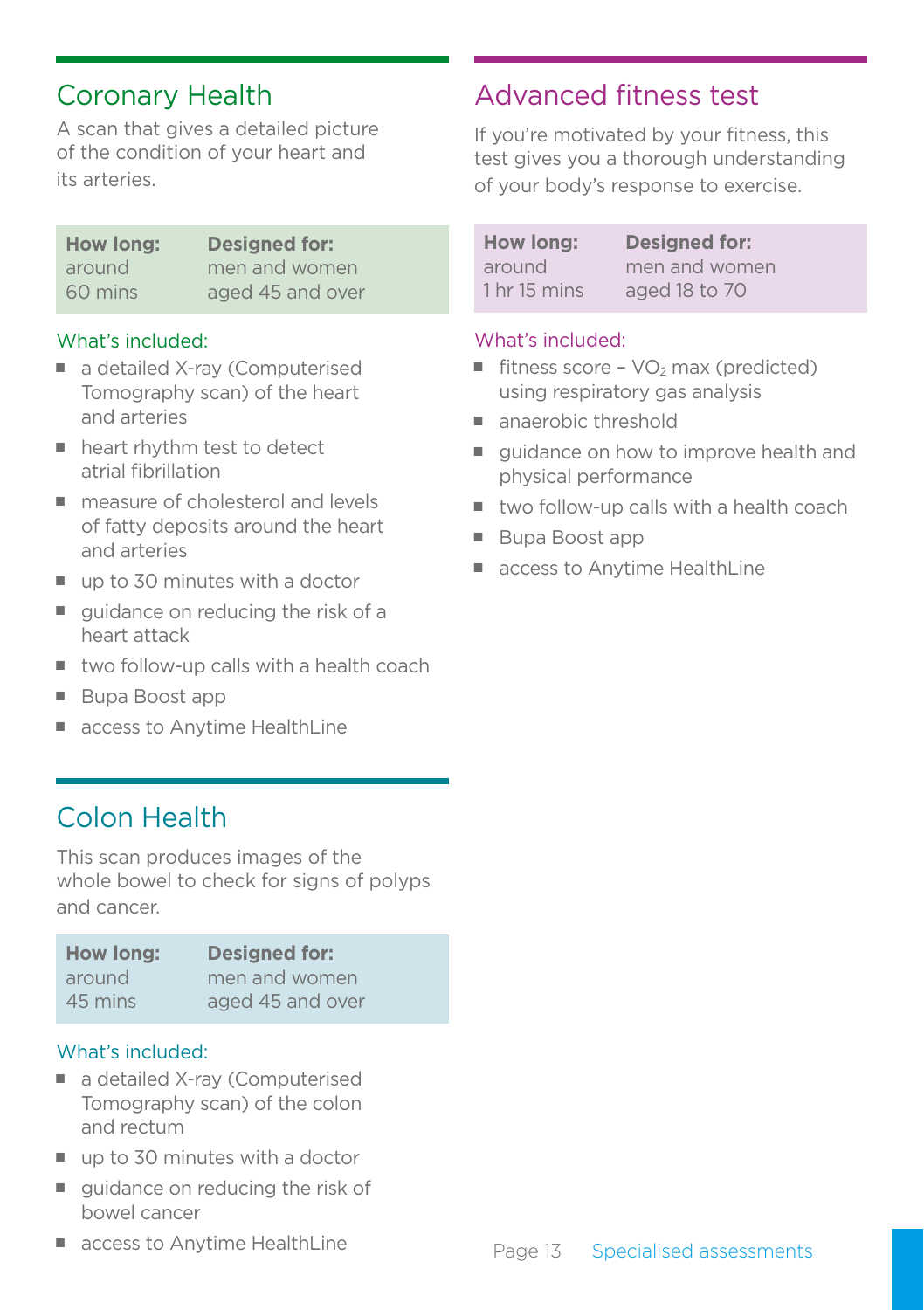# Our support can make a big difference

Your health assessment isn't just a one-off appointment; you'll be taking away our support for the future. Here are some of the ways we'll be there to help you along your journey, so you can reach your goals even sooner.



To find out more or book today **0 0333 305 9678**<br>We may record or monitor our calls.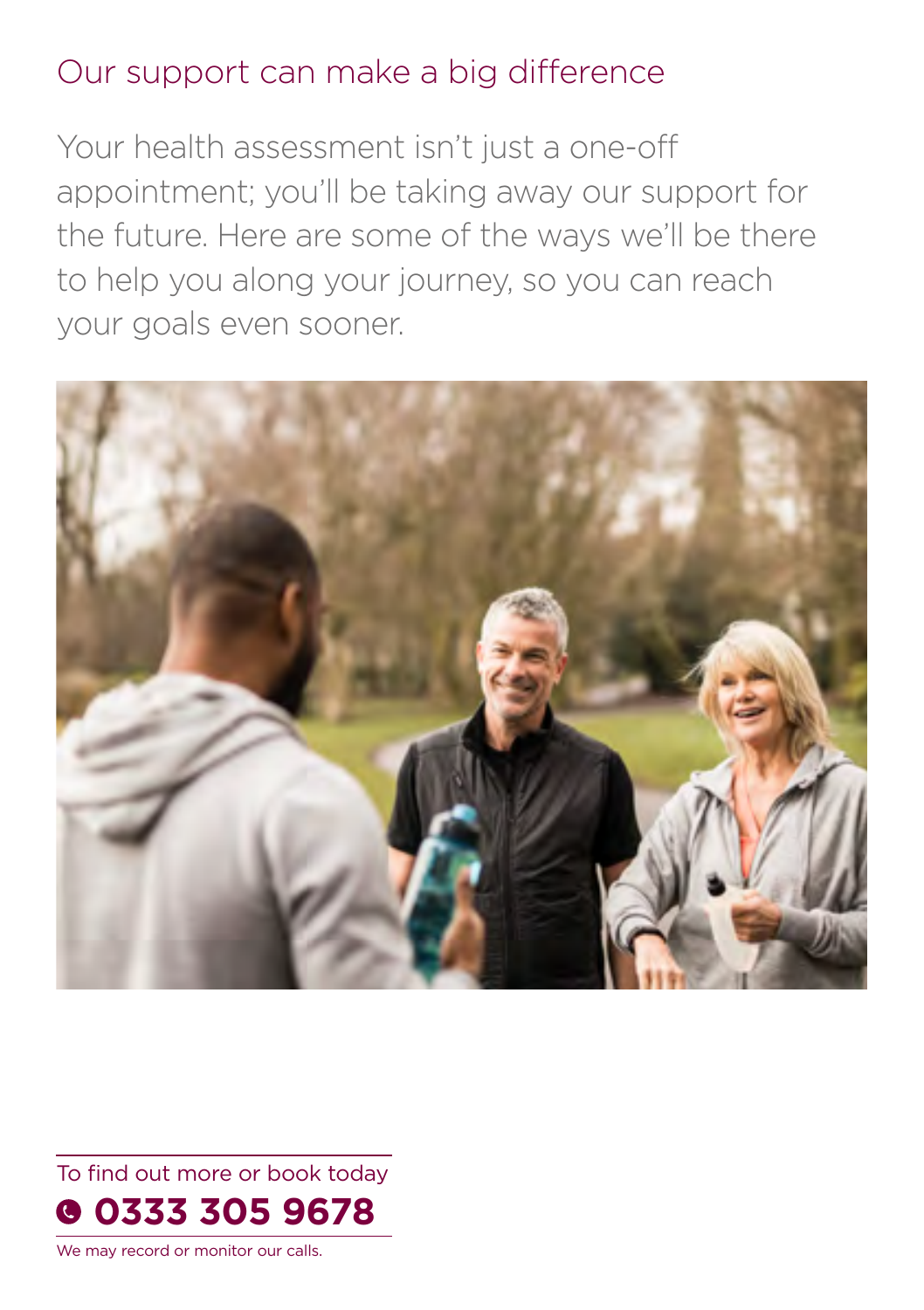

### My Bupa online portal

Get online access to your health assessment and personal reports, including your full blood results within three days of your test. Don't worry, the majority of results are still available on the day, the portal just makes it easier to revisit reports.



### Two follow-up coaching calls

A lifestyle coach will be in touch to see how you're doing and to give you extra tips and supportive advice.



### Tools to help you take control

Receive a personal action plan as well as access to online coaching programmes and health information to help you stay on track.



Bupa Boost

Download our health and wellbeing app, Bupa Boost, to monitor your progress and set new goals for the future.



#### 24/7 Anytime HealthLine

Get round the clock reassurance with 12 months' free access to our team of GPs and nurses. You can call to ask about any health concerns that may be bothering you.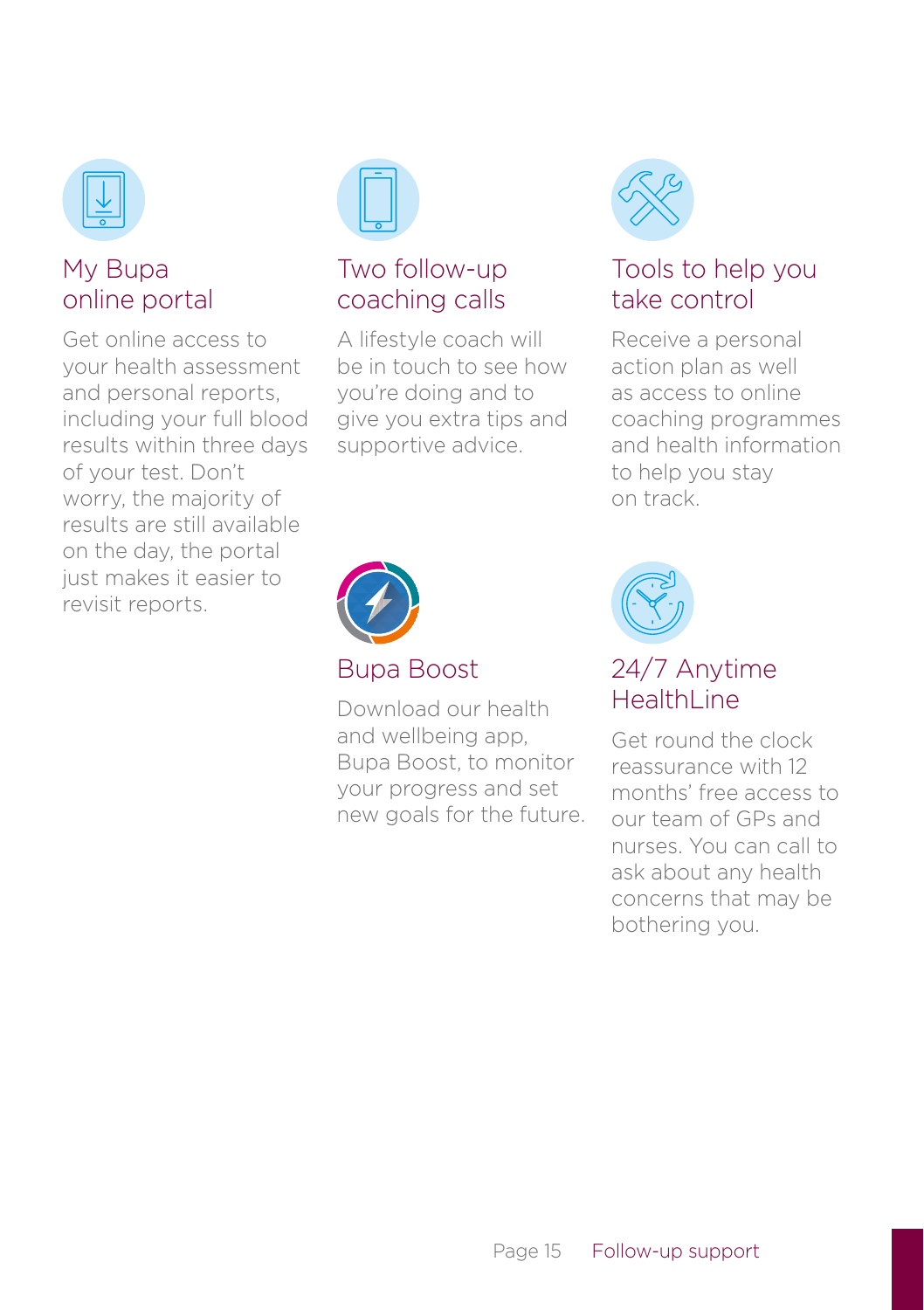# Booking your assessment

Now you've taken a look through all your options, the next step is to book your assessment. It will take place at one of our health centres. To find your nearest one, you can search using your postcode at **bupa.co.uk/our-centres**

Call or go online to book your health assessment

# **0333 305 9678 bupa.co.uk/book-your-appointment** • 0

We may record or monitor our calls.

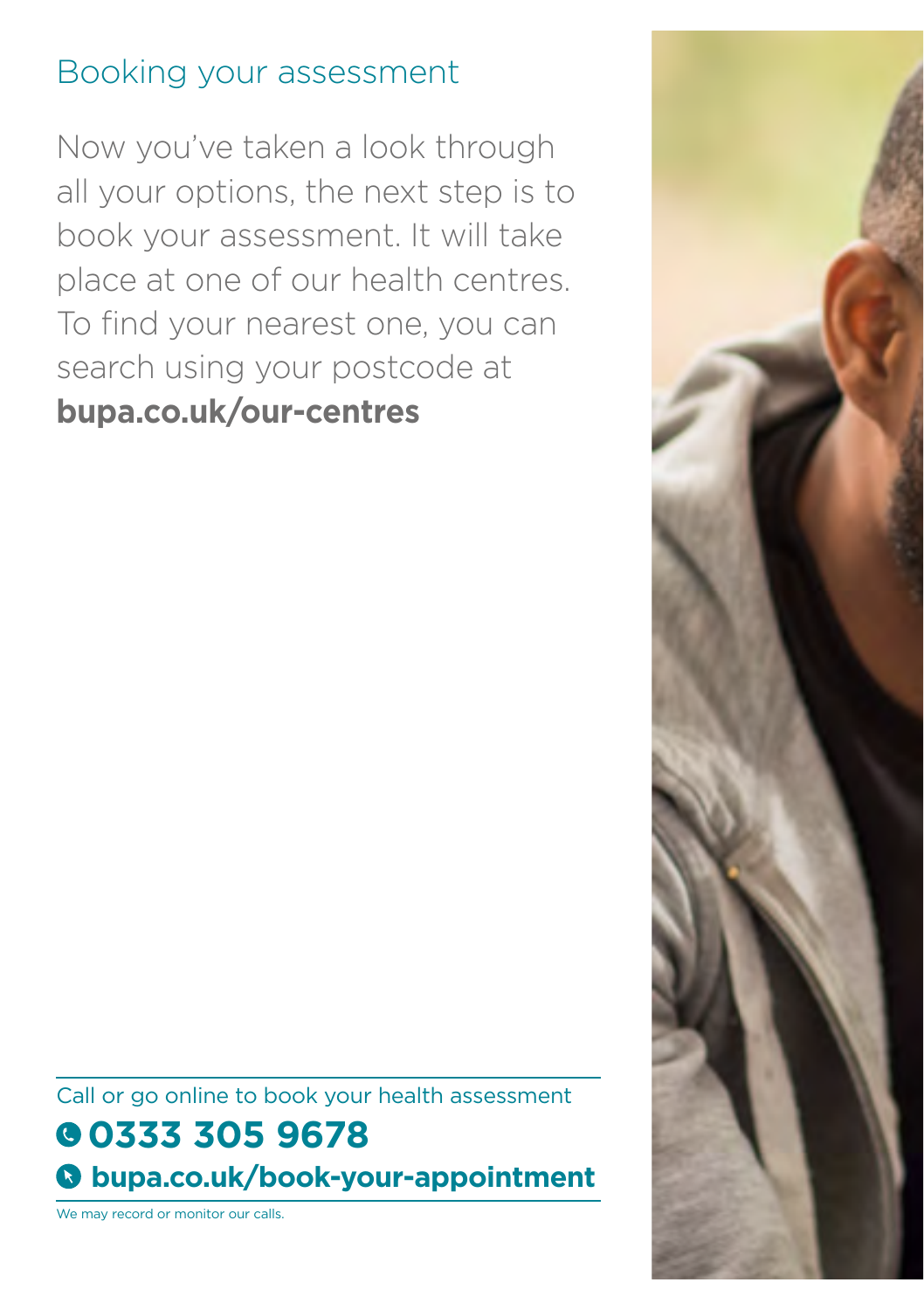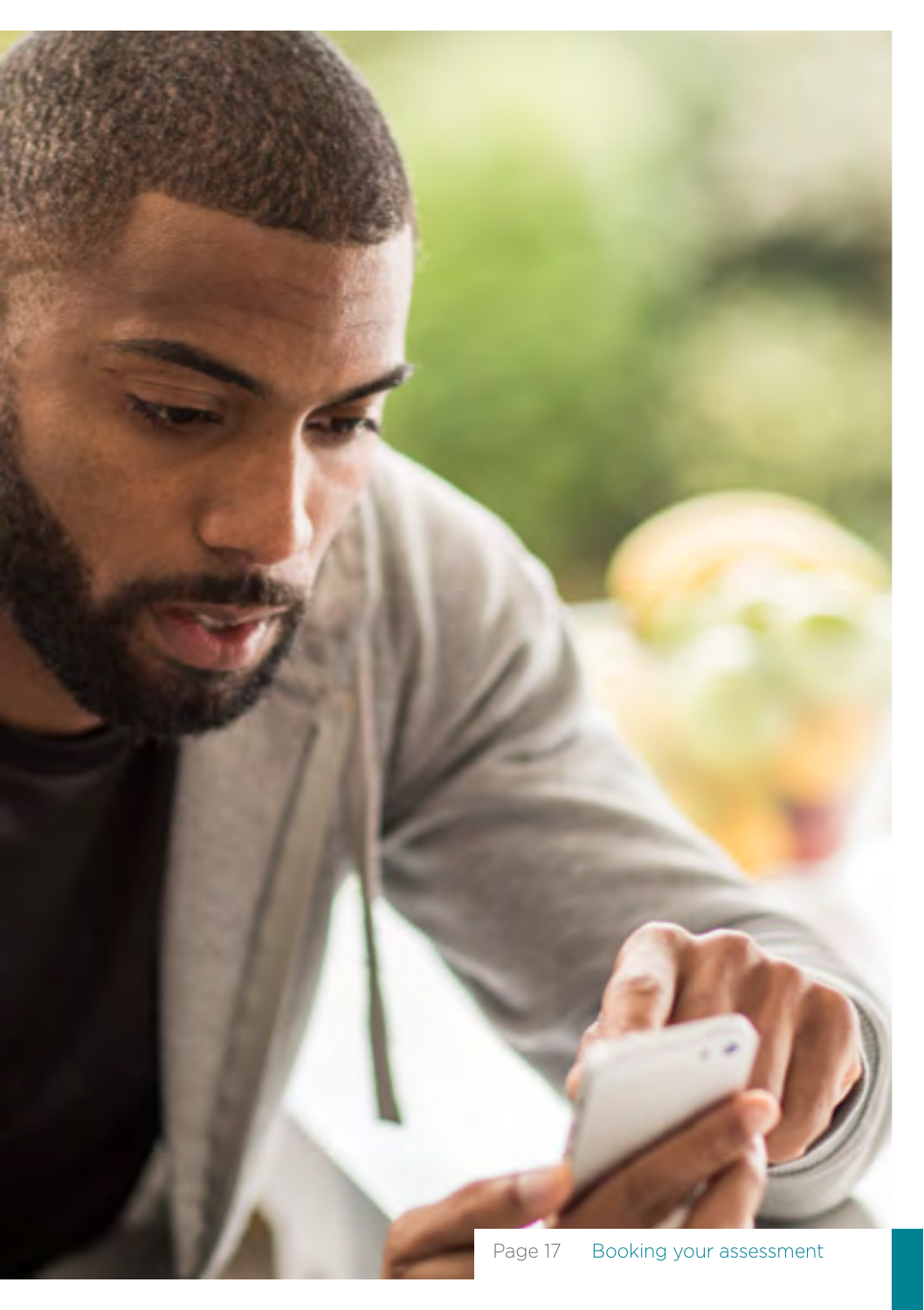# How else can we help?

While you're thinking about your health, don't forget you can visit us online. Our website is full of information, tools and calculators that can give you a valuable insight into your health and wellbeing.

# Stay informed about your health

From abdominal pain to X-rays, we have up to date information on a huge range of health topics and conditions on our website.

# Try our tools and calculators

Here are just a few ways you can start discovering more about your health online.

- **Physical activity quiz** how much exercise should you be doing?
- **Alcohol calculator** get to know the sensible drinking limits.
- **BMI calculator** find out if you're a healthy weight for your height
- **Brainy app** keep your brain active with this free app

Visit our health information pages at: 0 **bupa.co.uk/health-information**

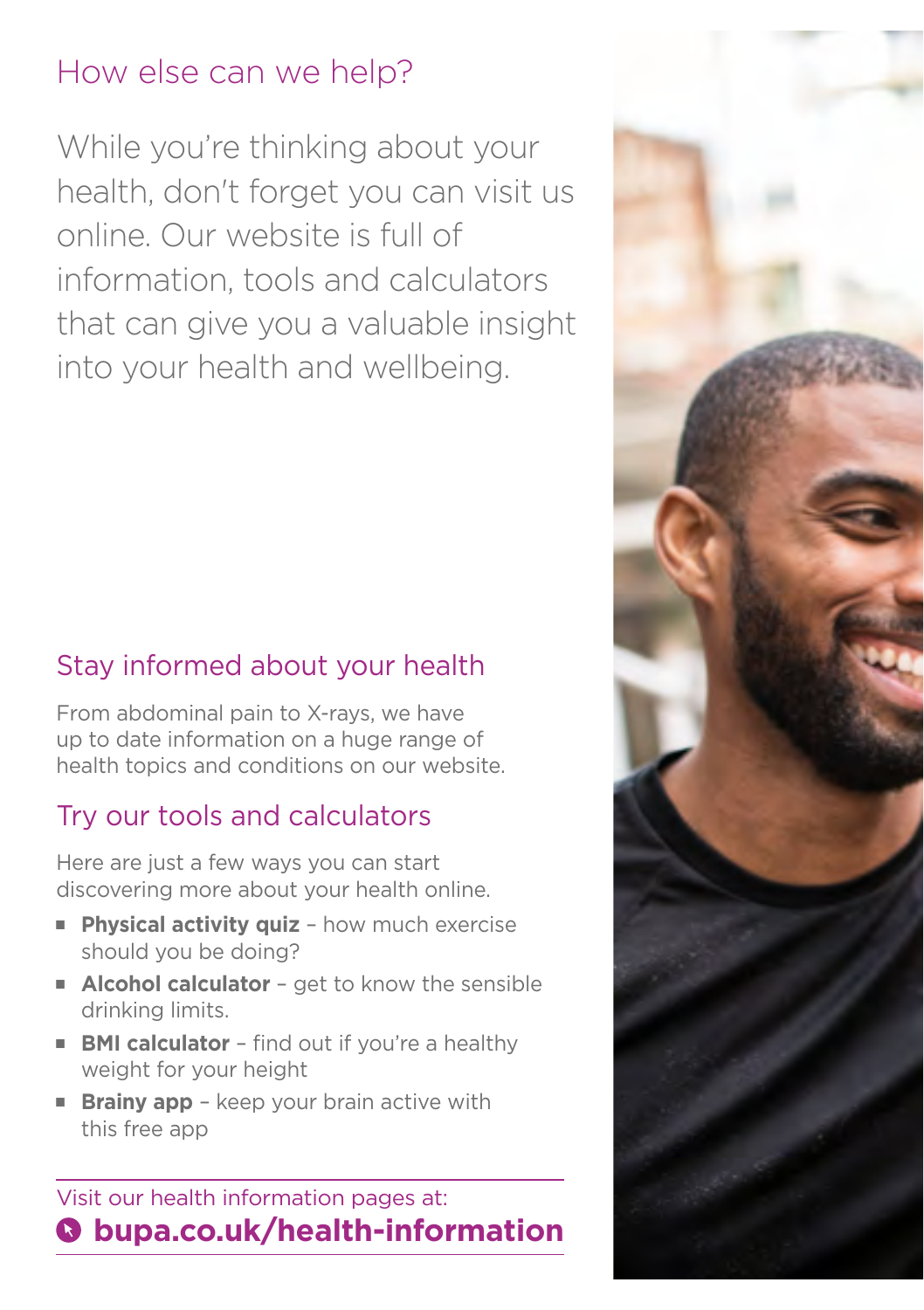